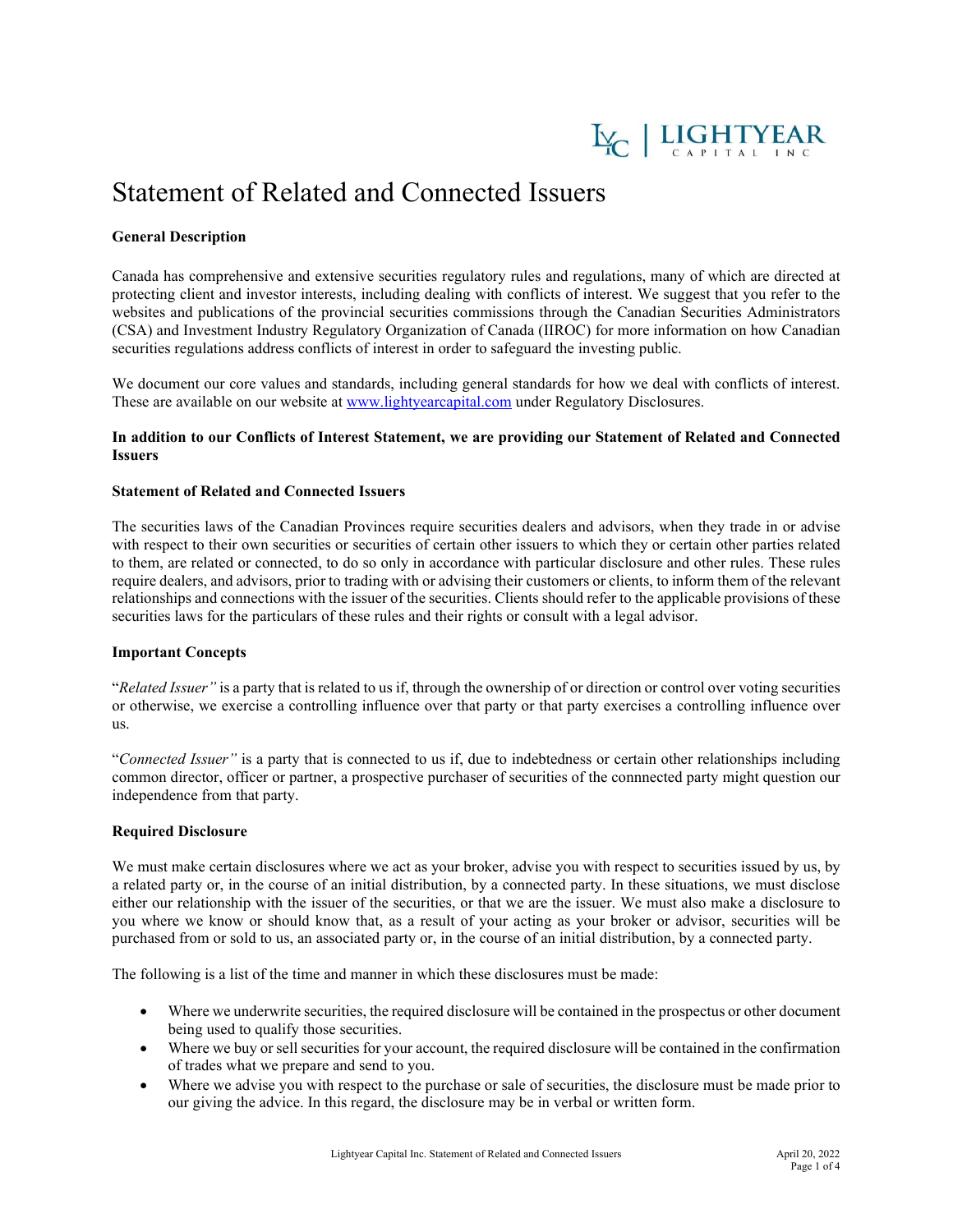We may, from time to time, be deemed to be related or connected to one or more issuers for purposes of disclosure and other rules of the securities laws referred to above. We are prepared to act as an advisor, dealer or underwriter in the ordinary course of our business to, and in respect of securities of, any such Related or Connected Issuer and in connection therewith to provide the full range of service customarily provided by us to and in respect of securities of other issuers. In any such case, such investment dealer and other services shall be carried on by us in the ordinary course of our business as an advisor, dealer or underwriter in accordance with our usual practices and procedures and in accordance with all applicable disclosure and other regulatory requirements.

Lightyear Capital Inc, or its directors, officers and investment advisors may, from time to time, recommended that you trade in, or provide advice to you about a security issued by the company listed below:

## **List of Related or Connected Issuers**

The following issuer is related and connected to us because of common officers, directors and/or ownership as at February 1, 2021.

## • **PsiloTec Health Solutions Inc.**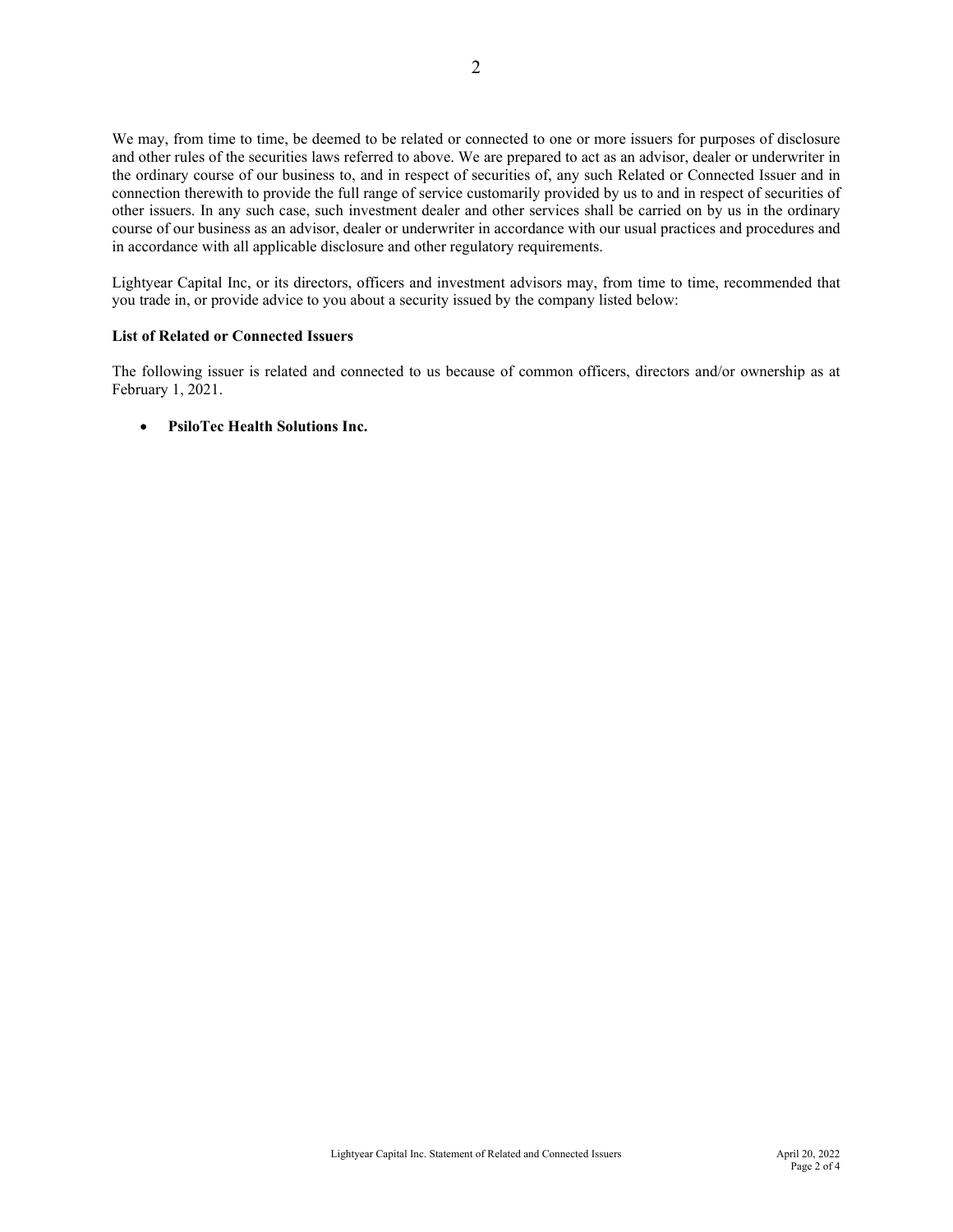| We and associated parties of Lightyear are<br>related and connected to PsiloTec Health<br>Solutions Inc. ("PHS") | Disclose/<br>Control | We provide the following disclosure to you:<br>Your Investment Advisor, Louise Duchesne is a<br>shareholder and officer of PHS and Murray Weimer,<br>Managing Director, Investment Banking is a director of<br>PHS.<br>The risk to you is that Lightyear may recommend an<br>investment in PHS, which may not be suitable based on<br>your stated objectives and risk tolerance, while<br>receiving compensation for acting as agent or<br>underwriter. In addition, as officer and director of PHS,<br>respectively, Louise Duchesne and Murray Weimer<br>have a duty of care to act in the best interest of PHS,<br>which may be in direct conflict with Lightyear's duty to                                                             |
|------------------------------------------------------------------------------------------------------------------|----------------------|--------------------------------------------------------------------------------------------------------------------------------------------------------------------------------------------------------------------------------------------------------------------------------------------------------------------------------------------------------------------------------------------------------------------------------------------------------------------------------------------------------------------------------------------------------------------------------------------------------------------------------------------------------------------------------------------------------------------------------------------|
|                                                                                                                  |                      | act in your best interest, and in doing so, Louise<br>Duchesne would benefit as a shareholder of PHS.                                                                                                                                                                                                                                                                                                                                                                                                                                                                                                                                                                                                                                      |
|                                                                                                                  |                      | We are doing the following to control the conflict:                                                                                                                                                                                                                                                                                                                                                                                                                                                                                                                                                                                                                                                                                        |
|                                                                                                                  |                      | Notwithstanding our Statement of Related and<br>Connected Issuers above where securities laws allow for<br>the underwriting of an offering for a related or connected<br>issuer in the normal course of our business, Lightyear<br>did not act as an agent and did not receive any fees on<br>the non-brokered financing completed by PHS, which<br>closed in April, 2021. As such, Lightyear agreed to give<br>up the revenue generation of a brokered financing to<br>control the potential conflict and to align Lightyear's<br>interests with yours. Offering costs consisted of legal<br>and filing fees only and PHS therefore benefited from<br>reduced expenses of such offering, which in turn<br>benefited all PHS shareholders. |
|                                                                                                                  |                      | At the outset, it was PHS' intention to replace Louise<br>Duchesne as CFO of PHS prior to listing the shares on<br>an exchange.                                                                                                                                                                                                                                                                                                                                                                                                                                                                                                                                                                                                            |

**Potential Conflicts and How They Are Managed**